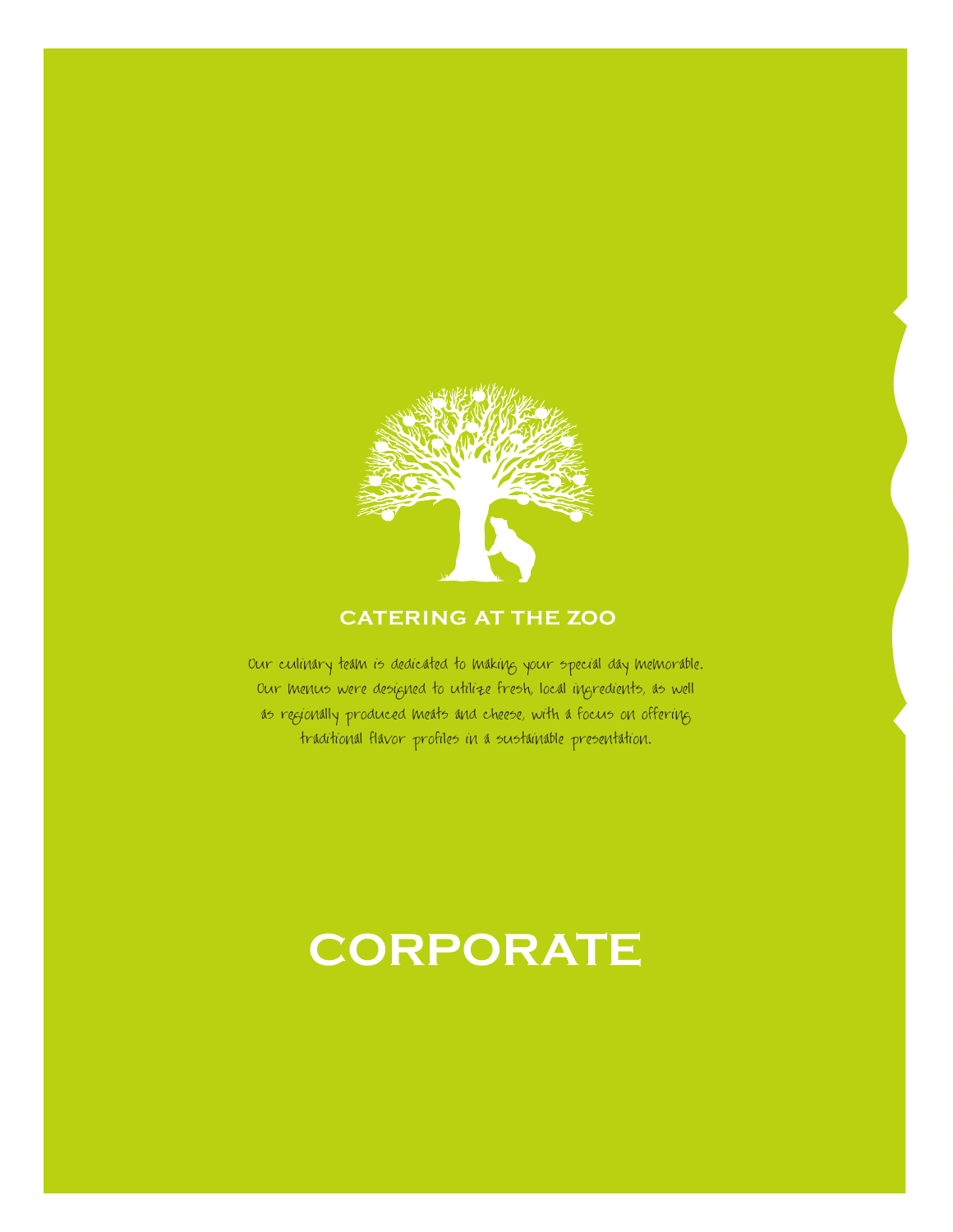# Continental Session

#### **Continental Breakfast**

*Assorted breakfast breads, scones, vanilla yogurt with granola, served with whipped butter, assorted jams*

#### **All-Day Hydration Station**

*Coffee, decaf and assorted teas, bottled water, Pepsi products*

#### **Afternoon Snacks**

*Freshly baked cookies and thick fudge brownies*

#### **All-Day Package Also Includes:**

*Banquet Room, Projector, Cords, Podium, Microphone Banquet tables and Standard Chairs White House Table Linens White House Linen Napkins House China, Flatware and Glassware Catering Coordinator On-Site Free Parking*

### **\$29.99/per person 8 hours, weekdays only**

*All pricing subject to 21% service fee (this is not a gratuity) and 8% NYS Sales Tax*

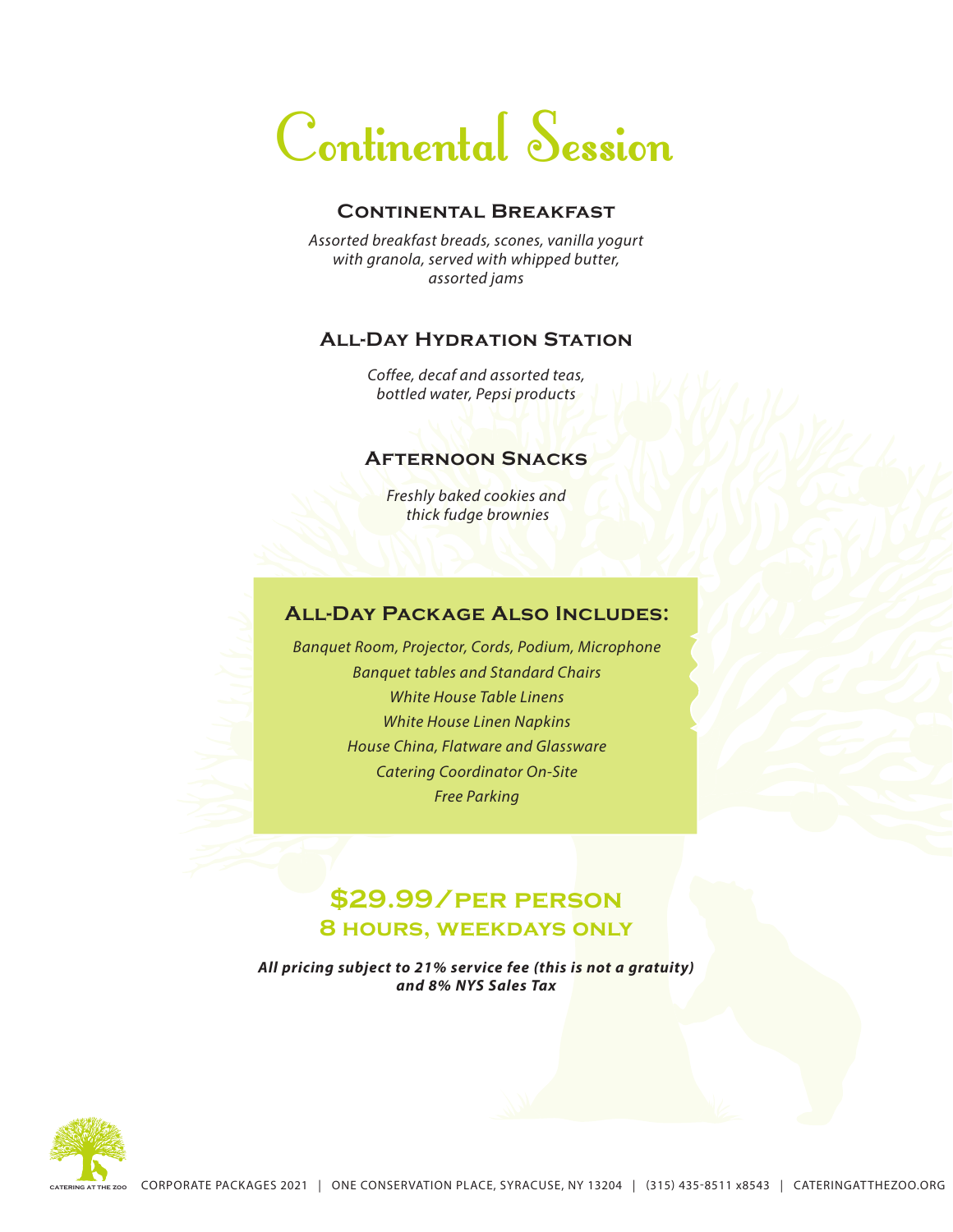# Full Service Session

#### **Continental Breakfast**

*Assorted breakfast breads, scones, vanilla yogurt with granola, served with whipped butter, assorted jams*

#### **All-Day Hydration Station**

*Coffee, decaf and assorted teas, bottled water, Pepsi products*

#### **New York Deli Lunch**

*Sliced deli-style ham or turkey and tuna salad served with a variety of fresh bakery breads and assorted condiments; homemade bistro chips; sweet pickles; tossed green salad with dressing*

#### or

#### **All American Picnic**

*Grilled hamburgers and hot dogs; macaroni salad; sweet corn on the cobb; salt potatoes; brown sugar baked beans; grilled and served on the adjacent Banquet patio (weather permitting)*

#### **Afternoon Snacks**

*Freshly baked cookies and thick fudge brownies*

#### **All-Day Package Also Includes:**

*Banquet Room, Projector, Cords, Podium, Microphone Banquet tables and Standard Chairs White House Table Linens White House Linen Napkins House China, Flatware and Glassware Catering Coordinator On-Site Free Parking*

### **\$39.99/per person 8 hours, weekdays only**

*All pricing subject to 21% service fee (this is not a gratuity) and 8% NYS Sales Tax*